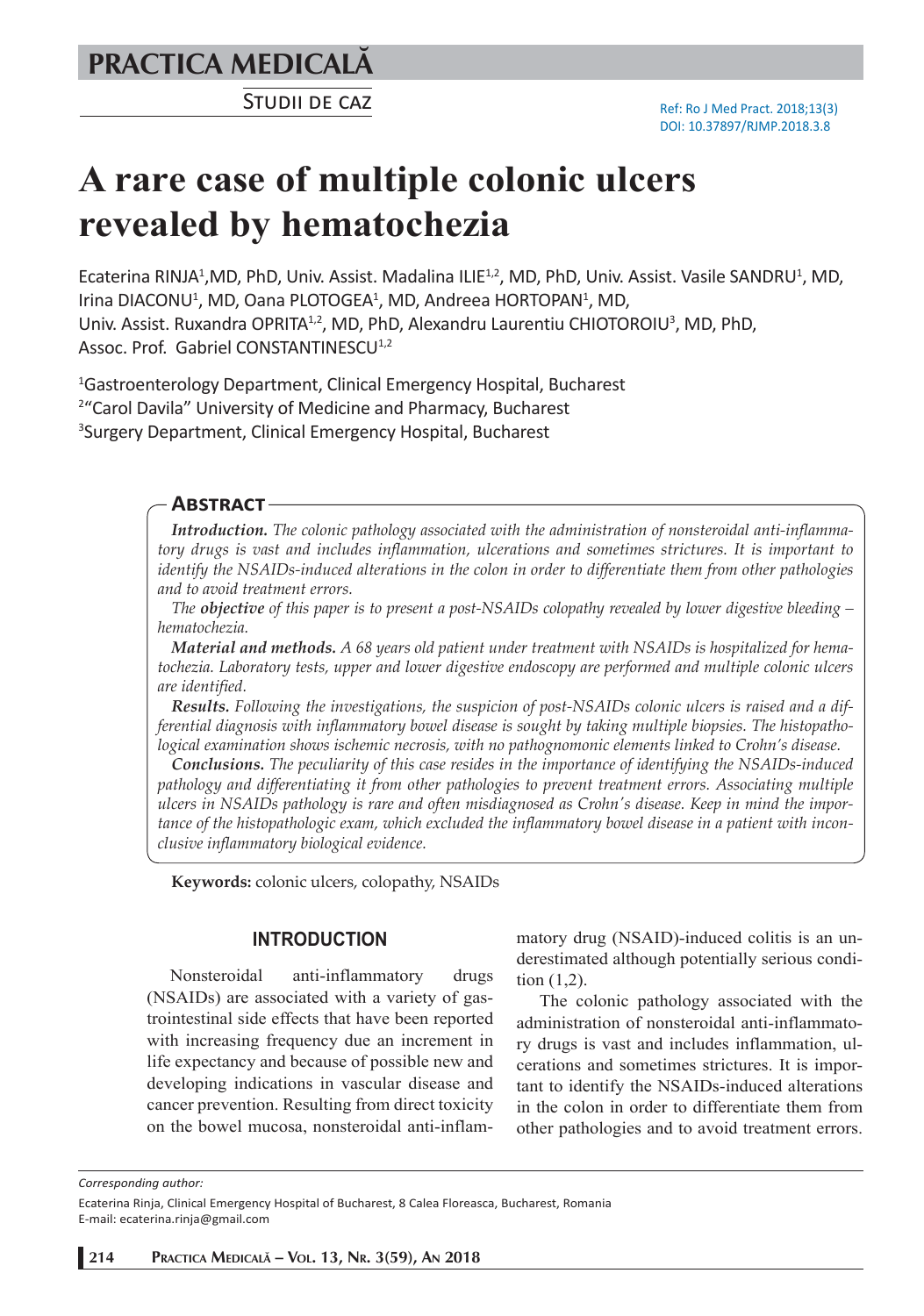Most commonly, isolated ulcers are found especially in the cecum and ascending colon, but also in the rectum (3,4).

High clinical suspicion and appropriate patient questioning, together with endocopic findings, should help physicians not to miss this important diagnosis.

The objective of this paper is to present a post-NSAIDs colopathy revealed by lower digestive bleeding – hematochezia.

## **CASE PRESENTATION**

A 68-year-old man presented to our hospital with repeated hematochezia started 8 hours prior admission. Anamnesis revealed that the patient was known with Pean-Billroth gastrectomy for duodenal ulcer 40 years before, deep venous thrombophlebitis of the right lower limb under oral anticoagulant therapy and erysipelas, under treatment with NSAIDs. Laboratory tests highlight a mild macrocytic anemia, mild leukocytosis and iatrogenic coagulopathy. An upper digestive endoscopy was performed that shows Pean-Billroth I gastrectomy and no other lesions with bleeding potential.

Therefor a lower digestive endoscopy was perfomed which reveals in the right colon multiple fibrin-covered ulcerations with dimensions varying between 0.4 and 0.7 cm, separated by normal mucosa (Fig. 1).

Following the investigations, the suspicion of post-NSAIDs colonic ulcers is raised and a differential diagnosis with inflammatory bowel disease is sought by taking multiple biopsies. The histopathological examination shows focal active colitis, ischemic necrosis, increased apoptosis in crypts and mucosal and submucosal fibrosis, with no pathognomonic elements linked to Crohn's disease, supporting the diagnosis of NSAIDs-induced ulcers.

We initiated treatment with Mesalazine with good outcome.

This case highlights the importance of anamnesis with a careful history taking, together with awareness of endoscopic and histological findings, allowing a timely diagnosis of nonsteroidal anti-inflammatory drug-induced colitis.



*FIGURE 1. Multiple colonic fibrin-covered ulcerations*